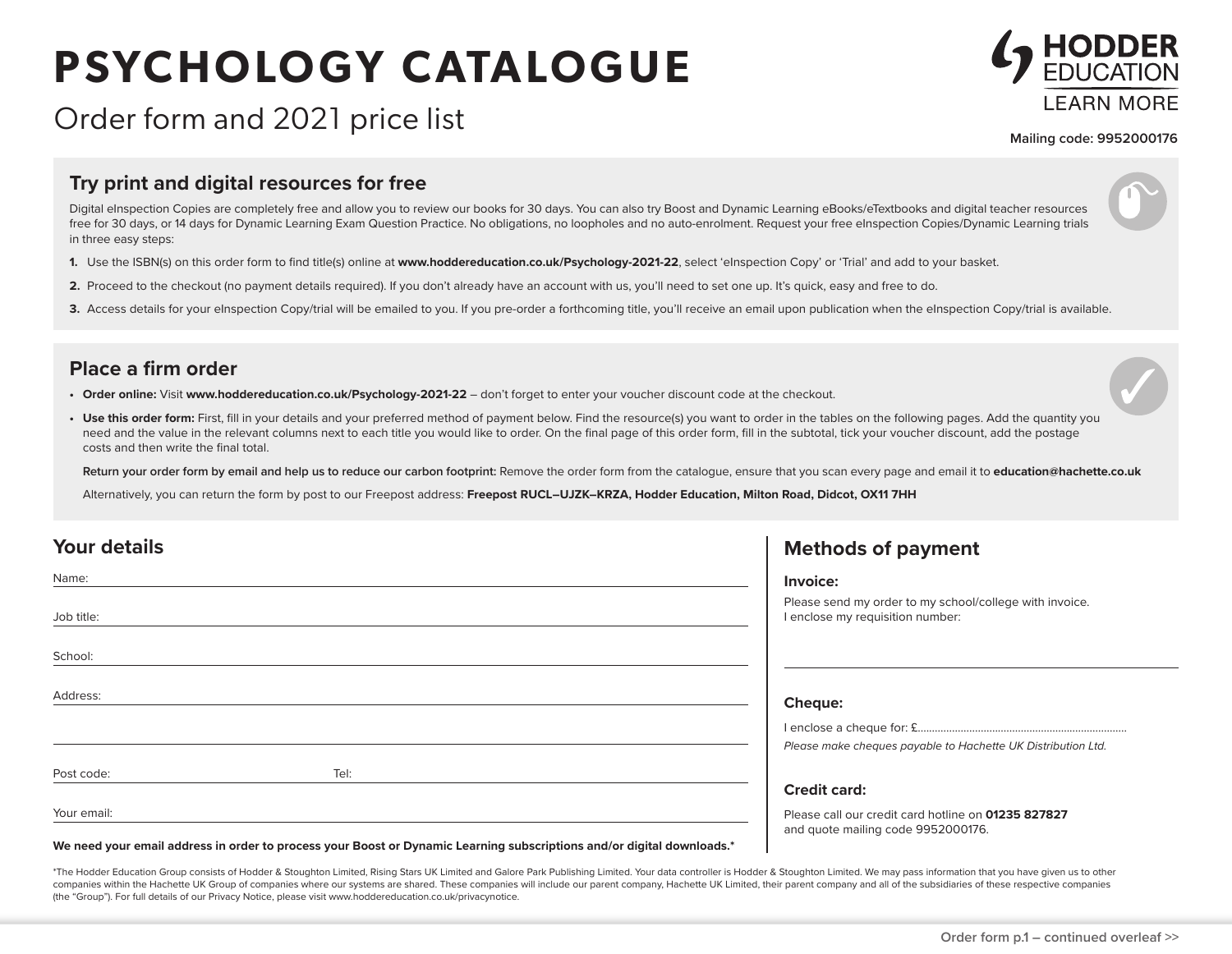| <b>Title</b>                                                         | <b>ISBN</b>   | <b>Price</b>                                           | Qty | <b>Value</b> | <b>Title</b>                                    |  |
|----------------------------------------------------------------------|---------------|--------------------------------------------------------|-----|--------------|-------------------------------------------------|--|
| <b>Gross Psychology</b>                                              |               |                                                        |     |              | <b>AQA A-level Psychol</b>                      |  |
| Psychology: The Science of Mind and<br>Behaviour, Eighth Edition     | 9781510468672 | £40.00                                                 |     |              | Student Book 2 (Year                            |  |
| Boost eBook                                                          | 9781398356634 | £10.00 per year                                        |     |              | Student eTextbook (Ye                           |  |
| <b>A-level Psychology</b>                                            |               |                                                        |     |              | Whiteboard eTextbool                            |  |
| <b>Essential Studies for A-Level</b><br>Psychology                   | 9781510469396 | £12.99                                                 |     |              |                                                 |  |
| <b>Essential Studies for A-Level</b><br>Psychology Student eTextbook | 9781398330849 | £3.25 per year                                         |     |              | Teaching & Learning F                           |  |
| Aiming for an A in A-level Psychology                                | 9781510424234 | £9.99                                                  |     |              |                                                 |  |
| Essential Maths Skills for AS/A-level<br>Psychology                  | 9781471863530 | £11.50                                                 |     |              | My Revision Notes                               |  |
| Research Methods for A-level<br>Psychology                           | 9781398306875 | £90.00                                                 |     |              | Workbook 1: Introduct<br>psychology (includes ) |  |
| Psychology Review: A-level Exam<br><b>Skills and Practice</b>        | 9781398308015 | £5.99                                                  |     |              | Workbook 2: Biopsych<br>Approaches, Research    |  |
| <b>Psychology Review Magazine</b>                                    |               |                                                        |     |              | Workbook 3: Issues ar                           |  |
| Print magazine (4 issues per year)<br>Volume: 2021-2022              | 9781398348363 | School subscription:<br>£40.00 per year                |     |              | <b>Options: Relationships</b><br>Aggression     |  |
|                                                                      |               | Associated student<br>subscription:<br>£15.00 per year |     |              | <b>Exam Question Practio</b>                    |  |
| eMagazine (4 issues per year)<br>Volume: 2020-2021                   | 9781398349056 | £20.00 per year                                        |     |              | <b>OCR A Level Psychol</b>                      |  |
| <b>Magazine Archive</b>                                              | 9781471800962 | Small cohort: £150.00<br>per year*                     |     |              | Student Book 1 (Year 1                          |  |
|                                                                      |               | Large cohort: £175.00<br>per year*                     |     |              | Student eTextbook (Ye<br>Whiteboard eTextbool   |  |
| <b>AQA A-level Psychology</b>                                        |               |                                                        |     |              |                                                 |  |
| Student Book (Year 1 and Year 2)                                     | 9781510483019 | £40.00                                                 |     |              |                                                 |  |
| Student eTextbook (Year 1 and Year 2)                                | 9781510482760 | £10.00 per year                                        |     |              | Student Book 2 (Year:                           |  |
| Whiteboard eTextbook (Year 1 and<br>Year 2)                          | 9781510482777 | Small cohort: £50.00<br>per year*                      |     |              | Student eTextbook (Ye<br>Whiteboard eTextbook   |  |
|                                                                      |               | Large cohort: £75.00<br>per year*                      |     |              |                                                 |  |
| Student Book 1 (Year 1 and AS)                                       | 9781471834882 | £30.00                                                 |     |              |                                                 |  |
| Student eTextbook (Year 1 and AS)                                    | 9781471842313 | £7.25 per year                                         |     |              | Teaching & Learning F                           |  |
| Whiteboard eTextbook (Year 1 and AS)                                 | 9781471848087 | Small cohort: £50.00<br>per year*                      |     |              |                                                 |  |
|                                                                      |               | Large cohort: £75.00<br>per year*                      |     |              | My Revision Notes                               |  |
|                                                                      |               |                                                        |     |              |                                                 |  |

| <b>Title</b>                                                                        | <b>ISBN</b>   | <b>Price</b>                       | Qty | <b>Value</b> |
|-------------------------------------------------------------------------------------|---------------|------------------------------------|-----|--------------|
| <b>AQA A-level Psychology (continued)</b>                                           |               |                                    |     |              |
| Student Book 2 (Year 2)                                                             | 9781471835377 | £30.00                             |     |              |
| Student eTextbook (Year 2)                                                          | 9781471842450 | £7.25 per year                     |     |              |
| Whiteboard eTextbook (Year 2)                                                       | 9781471848094 | Small cohort: £50.00<br>per year*  |     |              |
|                                                                                     |               | Large cohort: £75.00<br>per year*  |     |              |
| Teaching & Learning Resources                                                       | 9781471845154 | Small cohort: £75.00<br>per year*  |     |              |
|                                                                                     |               | Large cohort: £100.00<br>per year* |     |              |
| My Revision Notes                                                                   | 9781471882999 | £17.50                             |     |              |
| Workbook 1: Introductory topics in<br>psychology (includes psychopathology)         | 9781471845178 | £5.99                              |     |              |
| Workbook 2: Biopsychology,<br>Approaches, Research Methods                          | 9781471845185 | £5.99                              |     |              |
| Workbook 3: Issues and Debates,<br>Options: Relationships, Stress and<br>Aggression | 9781471845192 | £5.99                              |     |              |
| <b>Exam Question Practice</b>                                                       | 9781471858727 | Small cohort: £50.00<br>per year*  |     |              |
|                                                                                     |               | Large cohort: £75.00<br>per year*  |     |              |
| <b>OCR A Level Psychology</b>                                                       |               |                                    |     |              |
| Student Book 1 (Year 1 and AS)                                                      | 9781471835902 | £30.00                             |     |              |
| Student eTextbook (Year 1 and AS)                                                   | 9781471842467 | £7.25 per year                     |     |              |
| Whiteboard eTextbook (Year 1 and AS)                                                | 9781471848100 | Small cohort: £50.00<br>per year*  |     |              |
|                                                                                     |               | Large cohort: £75.00<br>per year*  |     |              |
| Student Book 2 (Year 2)                                                             | 9781471836282 | £30.00                             |     |              |
| Student eTextbook (Year 2)                                                          | 9781471842474 | £7.25 per year                     |     |              |
| Whiteboard eTextbook (Year 2)                                                       | 9781471848117 | Small cohort: £50.00<br>per year*  |     |              |
|                                                                                     |               | Large cohort: £75.00<br>per year*  |     |              |
| Teaching & Learning Resources                                                       | 9781471845161 | Small cohort: £75.00<br>per year*  |     |              |
|                                                                                     |               | Large cohort: £100.00<br>per year* |     |              |
| My Revision Notes                                                                   | 9781471882685 | £17.50                             |     |              |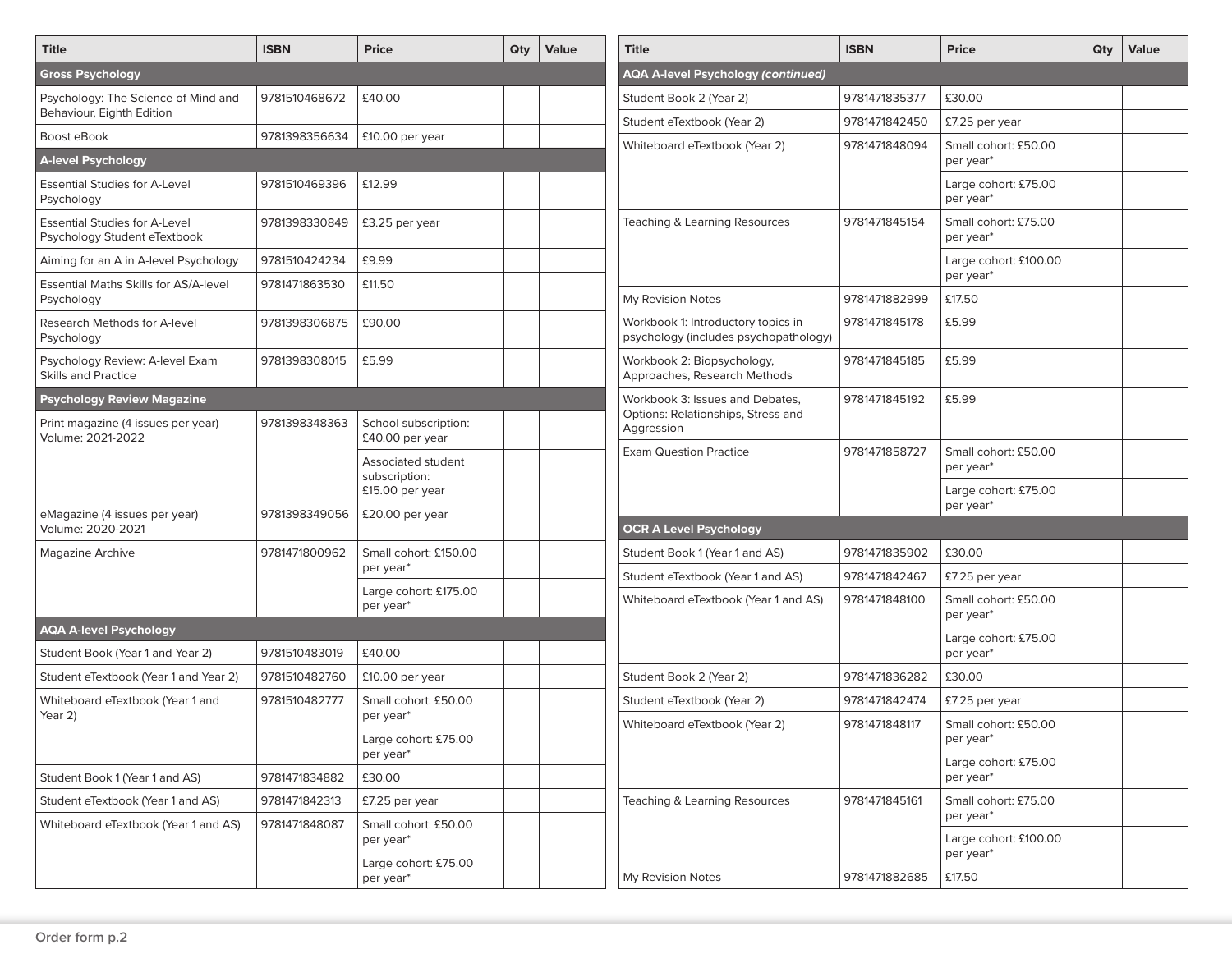| <b>Title</b>                                                         | <b>ISBN</b>   | <b>Price</b>                      | Qty | Value                                  | <b>Title</b>                                                                         |                                | <b>ISBN</b>                    | <b>Price</b>                                |                                              | Qty                                         | Value                       |  |
|----------------------------------------------------------------------|---------------|-----------------------------------|-----|----------------------------------------|--------------------------------------------------------------------------------------|--------------------------------|--------------------------------|---------------------------------------------|----------------------------------------------|---------------------------------------------|-----------------------------|--|
| <b>OCR A Level Psychology (continued)</b>                            |               |                                   |     | <b>OCR GCSE Psychology (continued)</b> |                                                                                      |                                |                                |                                             |                                              |                                             |                             |  |
| Workbook 1: Research Methods                                         | 9781471845208 | £5.99                             |     |                                        | My Revision Notes                                                                    |                                | 9781510423220                  | £9.99                                       |                                              |                                             |                             |  |
| Workbook 2: Psychological themes<br>through core studies             | 9781471845215 | £5.99                             |     |                                        | My Revision Notes Student eTextbook                                                  |                                | 9781398314733                  |                                             | £4.00 per year                               |                                             |                             |  |
|                                                                      | 9781471845222 | £5.99                             |     |                                        | Workbook                                                                             |                                | 9781398316980                  | £6.99                                       |                                              |                                             |                             |  |
| Workbook 3: Applied Psychology:<br>issues in mental health, criminal |               |                                   |     |                                        | <b>AQA GCSE Psychology</b>                                                           |                                |                                |                                             |                                              |                                             |                             |  |
| psychology, environmental<br>psychology                              |               |                                   |     |                                        | My Revision Notes                                                                    |                                | 9781510425941                  | £9.99                                       |                                              |                                             |                             |  |
| <b>Edexcel A level Psychology</b>                                    |               |                                   |     |                                        | <b>Cambridge International AS/A Level Psychology</b>                                 |                                |                                |                                             |                                              |                                             |                             |  |
| Student Book 1 (Year 1 and AS)                                       | 9781471835384 | £30.00                            |     |                                        | Revision Guide, 2nd Edition                                                          |                                | 9781510418394                  | £18.00                                      |                                              |                                             |                             |  |
| Student eTextbook (Year 1 and AS)                                    | 9781471842481 | £7.25 per year                    |     |                                        |                                                                                      |                                |                                |                                             |                                              | <b>Subtotal</b>                             |                             |  |
| Whiteboard eTextbook (Year 1 and AS)                                 | 9781471848124 | Small cohort: £50.00<br>per year* |     |                                        | Select your discount by ticking a box below                                          |                                |                                |                                             |                                              |                                             |                             |  |
|                                                                      |               | Large cohort: £75.00<br>per year* |     |                                        | (Only one discount per order. Terms and conditions apply; see vouchers for details.) |                                |                                |                                             |                                              |                                             |                             |  |
| Student Book 2 (Year 2)                                              | 9781471835452 | £30.00                            |     |                                        |                                                                                      |                                |                                |                                             |                                              |                                             |                             |  |
| Student eTextbook (Year 2)                                           | 9781471842498 | £7.25 per year                    |     |                                        | 20% off books<br>Until 31st Oct 2021                                                 | 15% off books<br>1st Nov 2021- |                                | 20% off books<br>1st Jan 2022 -             |                                              | 3 for 2 on Workbooks<br>Until 31st Dec 2021 |                             |  |
| Whiteboard eTextbook (Year 2)                                        | 9781471848131 | Small cohort: £50.00<br>per year* |     |                                        | Mailing code:<br>9952000177                                                          |                                | 31st Dec 2021<br>Mailing code: |                                             | 28th Feb 2022<br>Mailing code:<br>9952000179 |                                             | Mailing code:<br>9952000180 |  |
|                                                                      |               | Large cohort: £75.00<br>per year* |     |                                        | 9952000178                                                                           |                                |                                |                                             |                                              |                                             |                             |  |
| My Revision Notes                                                    | 9781471883057 | £17.50                            |     |                                        |                                                                                      |                                |                                | UK addresses: add £3.50                     | Postage                                      |                                             |                             |  |
| Student Guide 1: Foundations in<br>psychology                        | 9781510472112 | £9.99                             |     |                                        | Addresses outside of the UK: add £5 for first item, £10 for more than 1 item         |                                |                                | FINAL TOTAL (minus discount, if applicable) |                                              |                                             |                             |  |
| Student Guide 2: Applications of<br>psychology                       | 9781510472136 | £9.99                             |     |                                        |                                                                                      |                                |                                |                                             |                                              |                                             |                             |  |
| Student Guide 3: Psychological skills                                | 9781510472143 | £9.99                             |     |                                        |                                                                                      |                                |                                |                                             |                                              |                                             |                             |  |
| Student Guide 1: Foundations in<br>psychology Student eTextbook      | 9781398323759 | £5.99 per year                    |     |                                        |                                                                                      |                                |                                |                                             |                                              |                                             |                             |  |
| Student Guide 2: Applications of<br>psychology Student eTextbook     | 9781398323766 | £5.99 per year                    |     |                                        |                                                                                      |                                |                                |                                             |                                              |                                             |                             |  |
| Student Guide 3: Psychological skills<br>Student eTextbook           | 9781398323773 | £5.99 per year                    |     |                                        |                                                                                      |                                |                                |                                             |                                              |                                             |                             |  |
| <b>OCR GCSE Psychology</b>                                           |               |                                   |     |                                        |                                                                                      |                                |                                |                                             |                                              |                                             |                             |  |
| <b>Student Book</b>                                                  | 9781471899577 | £26.00                            |     |                                        |                                                                                      |                                |                                |                                             |                                              |                                             |                             |  |
| Boost eBook<br>Publishing Autumn 2021                                | 9781398356597 | £6.50 per year                    |     |                                        |                                                                                      |                                |                                |                                             |                                              |                                             |                             |  |
| Whiteboard eTextbook                                                 | 9781471899447 | Small cohort: £50.00<br>per year* |     |                                        |                                                                                      |                                |                                |                                             |                                              |                                             |                             |  |
|                                                                      |               | Large cohort: £75.00<br>per year* |     |                                        |                                                                                      |                                |                                |                                             |                                              | Mailing code: 9952000176                    |                             |  |